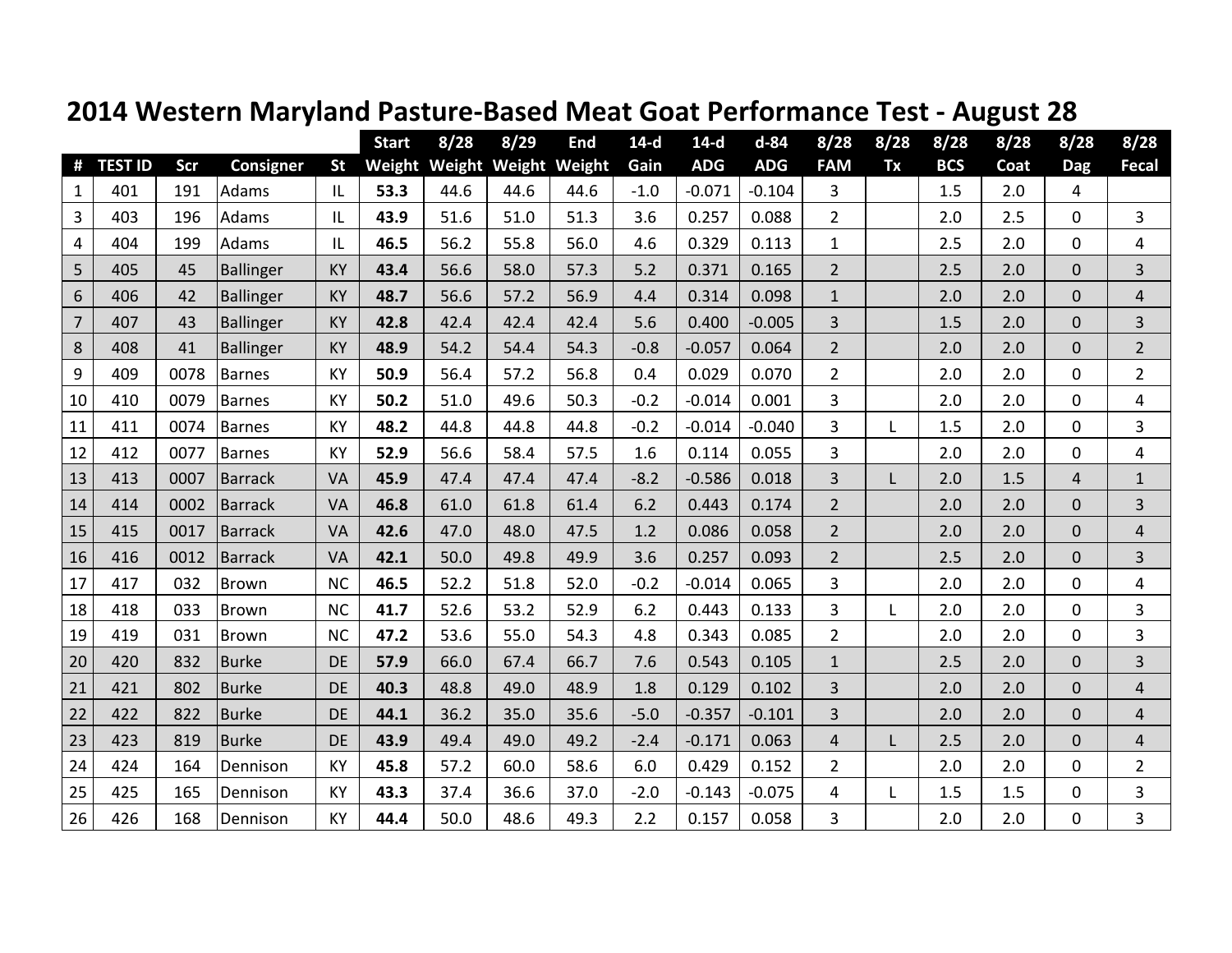|    |                |      |                  |           | <b>Start</b> | 8/28 | 8/29                        | End  | $14-d$ | $14-d$     | $d - 84$   | 8/28           | 8/28         | 8/28       | 8/28 | 8/28             | 8/28                    |
|----|----------------|------|------------------|-----------|--------------|------|-----------------------------|------|--------|------------|------------|----------------|--------------|------------|------|------------------|-------------------------|
| #  | <b>TEST ID</b> | Scr  | <b>Consigner</b> | <b>St</b> |              |      | Weight Weight Weight Weight |      | Gain   | <b>ADG</b> | <b>ADG</b> | <b>FAM</b>     | Tx           | <b>BCS</b> | Coat | <b>Dag</b>       | Fecal                   |
| 28 | 428            | 0030 | English          | <b>MD</b> | 62.5         | 55.4 | 56.8                        | 56.1 | 1.6    | 0.114      | $-0.076$   | 3              |              | 2.0        | 2.0  | $\pmb{0}$        | 4                       |
| 29 | 429            | 23   | Glover           | <b>MD</b> | 39.3         | 41.6 | 44.6                        | 43.1 | 0.8    | 0.057      | 0.045      | $\overline{2}$ |              | 2.0        | 2.0  | 0                | $\overline{\mathbf{4}}$ |
| 30 | 430            | 24   | Glover           | <b>MD</b> | 46.4         | 43.6 | 44.0                        | 43.8 | $-0.2$ | $-0.014$   | $-0.031$   | $\overline{2}$ |              | 2.0        | 2.0  | 0                | $\overline{2}$          |
| 31 | 431            | 25   | Glover           | <b>MD</b> | 38.2         | 36.8 | 37.2                        | 37.0 | $-6.4$ | $-0.457$   | $-0.014$   | $\overline{2}$ |              | 1.5        | 2.0  | 0                | $\overline{2}$          |
| 32 | 432            | 0084 | Heise            | PA        | 47.6         | 44.0 | 44.0                        | 44.0 | $-3.2$ | $-0.229$   | $-0.043$   | $\overline{4}$ | $\mathsf{C}$ | 2.0        | 2.0  | $\boldsymbol{0}$ | na                      |
| 33 | 433            | 0086 | Heise            | PA        | 44.8         | 54.8 | 55.0                        | 54.9 | 1.0    | 0.071      | 0.120      | $\mathbf{1}$   |              | 2.5        | 2.0  | $\pmb{0}$        | $\overline{2}$          |
| 34 | 434            | 0085 | Heise            | PA        | 51.7         | 67.0 | 67.2                        | 67.1 | 5.8    | 0.414      | 0.183      | $\overline{2}$ |              | 2.5        | 2.0  | 0                | 3                       |
| 35 | 435            | 403  | Larr             | IN        | 46.1         | 52.8 | 52.0                        | 52.4 | 3.0    | 0.214      | 0.075      | $\overline{2}$ |              | 2.0        | 2.0  | 0                | 4                       |
| 36 | 436            | 402  | Larr             | IN        | 53.1         | 55.8 | 55.8                        | 55.8 | 4.4    | 0.314      | 0.032      | $\overline{2}$ |              | 2.0        | 2.0  | 0                | 3                       |
| 37 | 438            | 284  | Loos             | IL        | 45.9         | 49.4 | 48.0                        | 48.7 | 0.6    | 0.043      | 0.033      | $\overline{2}$ |              | 2.0        | 2.0  | $\pmb{0}$        | 3                       |
| 39 | 440            | 444  | Loos             | L         | 49.8         | 61.0 | 61.4                        | 61.2 | 3.4    | 0.243      | 0.136      | $\overline{2}$ |              | 2.5        | 2.0  | $\boldsymbol{0}$ | 3                       |
| 40 | 441            | 171  | Majancsik        | <b>KY</b> | 42.0         | 59.4 | 61.6                        | 60.5 | 7.8    | 0.557      | 0.220      | $\mathbf{1}$   |              | 2.5        | 2.0  | 0                | $\overline{2}$          |
| 41 | 442            | 159  | Majancsik        | KY        | 44.0         | 49.4 | 50.8                        | 50.1 | 5.6    | 0.400      | 0.073      | $\mathbf{1}$   |              | 2.0        | 2.0  | 0                | 3                       |
| 42 | 443            | 161  | Majancsik        | KY        | 38.1         | 50.8 | 52.4                        | 51.6 | 7.2    | 0.514      | 0.161      | $\mathbf{1}$   |              | 2.0        | 2.0  | 0                | 3                       |
| 43 | 444            | 166  | Majancsik        | KY        | 38.8         | 48.2 | 48.2                        | 48.2 | 2.4    | 0.171      | 0.112      | $\overline{2}$ |              | 2.0        | 2.0  | 0                | $\overline{4}$          |
| 44 | 445            | 0428 | Murphy           | NJ        | 63.3         | 73.8 | 73.0                        | 73.4 | 4.0    | 0.286      | 0.120      | $\overline{2}$ |              | 2.0        | 2.0  | $\pmb{0}$        | 3                       |
| 45 | 446            | 3779 | Murphy           | NJ        | 64.8         | 67.2 | 69.6                        | 68.4 | 3.0    | 0.214      | 0.043      | 3              |              | 2.0        | 2.0  | $\pmb{0}$        | $\overline{2}$          |
| 46 | 447            | 404  | Murphy           | NJ        | 69.2         | 73.4 | 73.2                        | 73.3 | 0.8    | 0.057      | 0.049      | $\overline{2}$ |              | 2.0        | 2.0  | $\mathbf 0$      | 3                       |
| 47 | 448            | 447  | Murphy           | NJ        | 51.8         | 60.2 | 61.4                        | 60.8 | 4.4    | 0.314      | 0.107      | $\overline{2}$ |              | 2.5        | 2.0  | $\pmb{0}$        | 3                       |
| 48 | 449            | 1404 | Nelson           | <b>MD</b> | 42.6         | 56.2 | 55.8                        | 56.0 | 4.2    | 0.300      | 0.160      | $\overline{2}$ |              | 2.0        | 2.0  | 0                | 3                       |
| 49 | 450            | 1417 | Nelson           | <b>MD</b> | 41.2         | 49.8 | 51.6                        | 50.7 | 4.0    | 0.286      | 0.113      | $\overline{2}$ |              | 2.0        | 2.0  | 0                | $\overline{2}$          |
| 50 | 451            | 1403 | Nelson           | <b>MD</b> | 37.7         | 46.6 | 49.4                        | 48.0 | 5.8    | 0.414      | 0.123      | $\overline{2}$ |              | 2.5        | 2.0  | 0                | 4                       |
| 51 | 452            | 306  | Patrick          | KY        | 38.6         | 41.0 | 39.8                        | 40.4 | $-1.4$ | $-0.100$   | 0.021      | 3              |              | 2.0        | 2.0  | $\mathbf 0$      | $\overline{4}$          |
| 52 | 453            | 303  | Patrick          | <b>KY</b> | 39.1         | 51.8 | 52.0                        | 51.9 | 3.0    | 0.214      | 0.152      | $\mathbf{1}$   |              | 2.0        | 2.0  | $\mathbf 0$      | $\overline{\mathbf{4}}$ |
| 53 | 454            | 298  | Patrick          | KY        | 39.4         | 41.0 | 41.2                        | 41.1 | 1.8    | 0.129      | 0.020      | $\overline{2}$ |              | 2.0        | 2.0  | $\pmb{0}$        | $\sqrt{4}$              |
| 54 | 455            | 1409 | Peters           | <b>NC</b> | 43.2         | 55.8 | 57.6                        | 56.7 | 6.4    | 0.457      | 0.161      | 1              |              | 2.5        | 2.0  | 0                | 4                       |